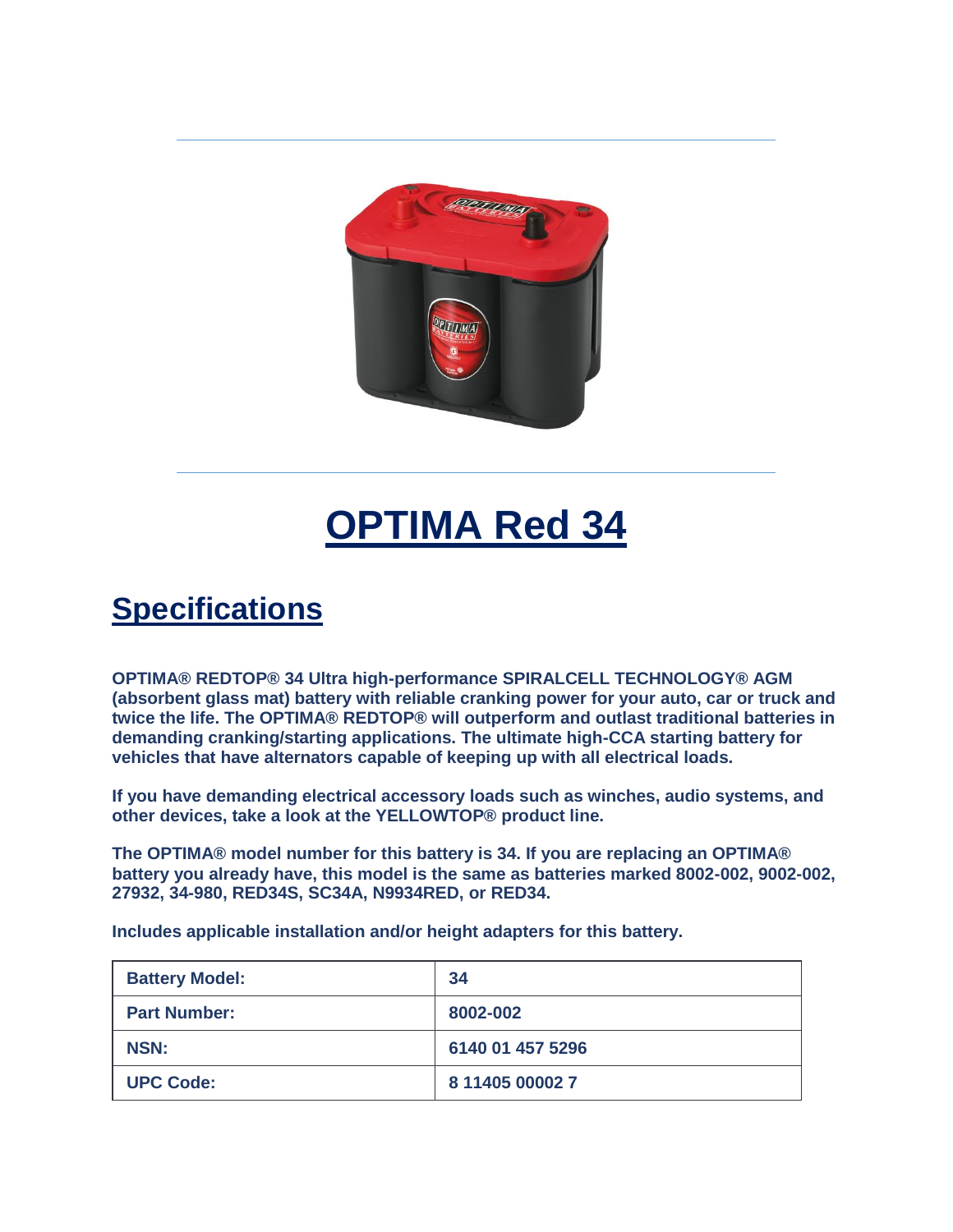| <b>Performance Data</b>                         |                                                                              |  |
|-------------------------------------------------|------------------------------------------------------------------------------|--|
| <b>Cold Cranking Amps:</b>                      | 800                                                                          |  |
| <b>Cranking Amps:</b>                           | 1000                                                                         |  |
| <b>Nominal Voltage:</b>                         | 12 volts                                                                     |  |
| <b>Open Circuit Voltage (fully</b><br>charged): | 12.8 volts                                                                   |  |
| <b>Internal Resistance (fully</b><br>charged):  | 0.0030 ohms                                                                  |  |
| <b>Capacity:</b>                                | 50 Ah (C/20)                                                                 |  |
| <b>Reserve Capacity:</b>                        | BCI: 100 minutes (25 amp discharge, 80°F (26.7°C),<br>to 10.5 volts cut-off) |  |

| <b>Physical Characteristics</b> |                                                                                                                 |  |
|---------------------------------|-----------------------------------------------------------------------------------------------------------------|--|
| <b>Plate</b><br>Design:         | High purity lead-tin alloy. Wound cell configuration utilizing<br>proprietary<br><b>SPIRALCELL TECHNOLOGY®.</b> |  |
| <b>Electrolyte:</b>             | Sulfuric acid, H <sub>2</sub> SO <sub>4</sub>                                                                   |  |
| Case:                           | <b>Polypropylene</b>                                                                                            |  |
| <b>Case Color:</b>              | <b>Dark Gray</b>                                                                                                |  |
| <b>Cover Color:</b>             | "OPTIMA" Red                                                                                                    |  |
| <b>Group Size:</b>              | <b>BC I: 34</b>                                                                                                 |  |
| <b>Post Type:</b>               | <b>SAE Post</b>                                                                                                 |  |
| <b>Weight:</b>                  | 37.9 lb                                                                                                         |  |
| Length:                         | 10.06 in                                                                                                        |  |
| Width:                          | 6.88 in                                                                                                         |  |
| Height:                         | 7.88 in                                                                                                         |  |